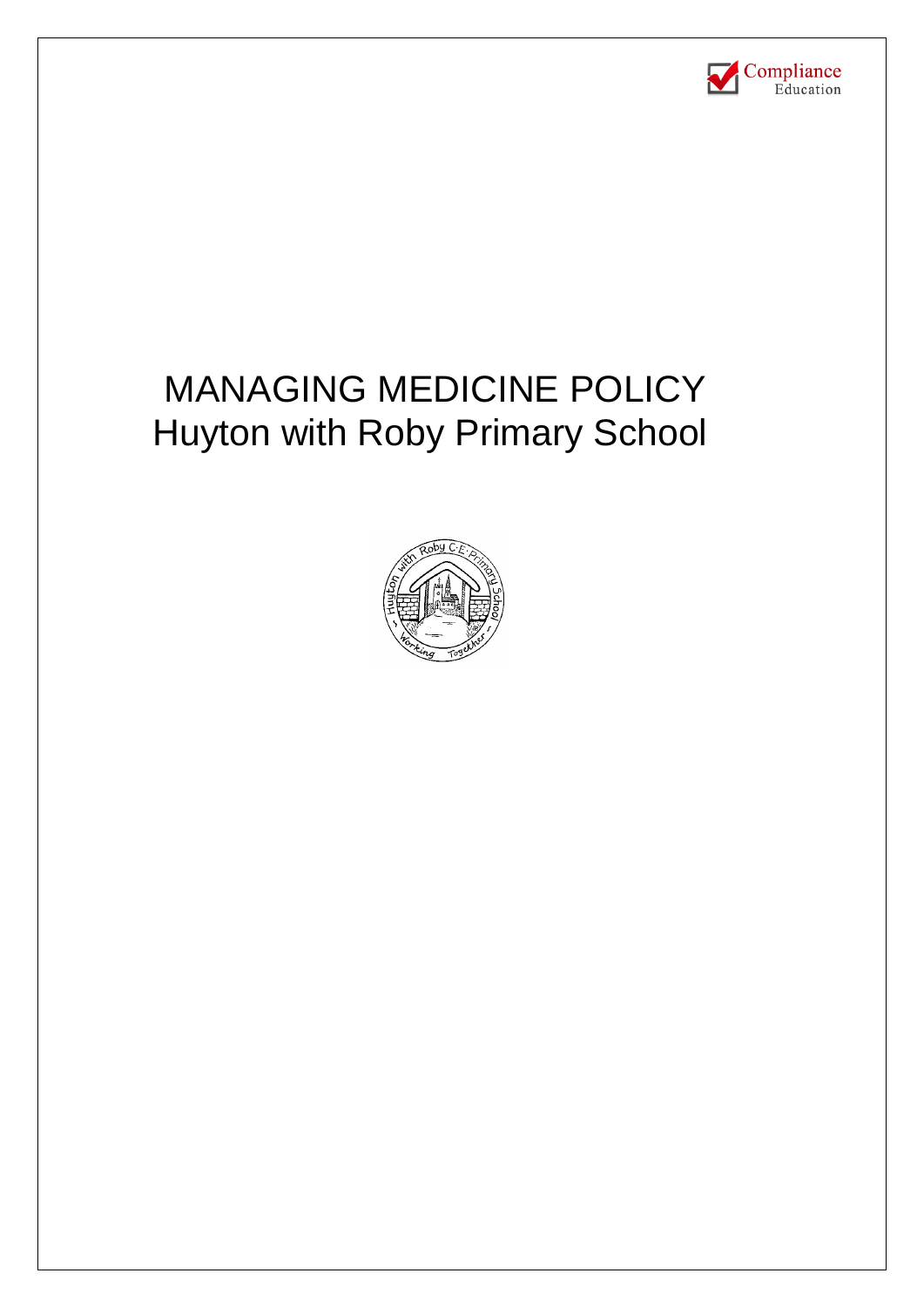### Policy for the Administration of Medicines

#### Purpose

The purpose of this policy is to put into place effective management systems and arrangements to support children and young people with medical needs in the school and to provide clear guidance for staff and parents/carers on the administration of medicines. This document, where appropriate, must be considered in conjunction with all other relevant policies, for example, health and safety.

#### Roles and Responsibilities

All staff in schools have a duty to maintain professional standards of care and to ensure that children and young people are safe. It is expected good practice that schools and settings will review cases individually and administer medicines in order to meet the allround needs of the child.

#### **However, there is no legal duty requiring staff to administer medication or to supervise a child when taking medicines. This is a voluntary role.**

Under the 'The Equality Act 2010', schools and settings should be making reasonable adjustments for disabled children, including those with medical needs, and are under a duty to plan strategically to increase access over time. Schools and settings should consider what reasonable adjustments they need to make to enable children with medical needs to participate fully in all areas of school life, including educational visits and sporting activities.

Staff, including supply staff must always be informed of a child's medical needs where this is relevant and of any changes to their needs as and when they might arise.

#### Parents/ Carers

It is the responsibility of parents/carers to:

- inform the school of their child's medical needs
- provide any medication in a container clearly labelled with the child's name and dosage (only prescribed medicine will be administered)
- collect and dispose of any medicines held in school at the end of each term
- ensure that medicines have not passed the expiry date.

Parents must complete the medicine consent form before staff can administer medicine to a child.

#### Administering Medication

All medication will be administered to pupils in accordance with the DfE document

Supporting pupils at school with medical conditions - December 2015 [https://www.gov.uk/government/uploads/system/uploads/attachment\\_data/file/484418/supportin](https://www.gov.uk/government/uploads/system/uploads/attachment_data/file/484418/supporting-pupils-at-school-with-medical-conditions.pdf) [g-pupils-at-school-with-medical-conditions.pdf](https://www.gov.uk/government/uploads/system/uploads/attachment_data/file/484418/supporting-pupils-at-school-with-medical-conditions.pdf)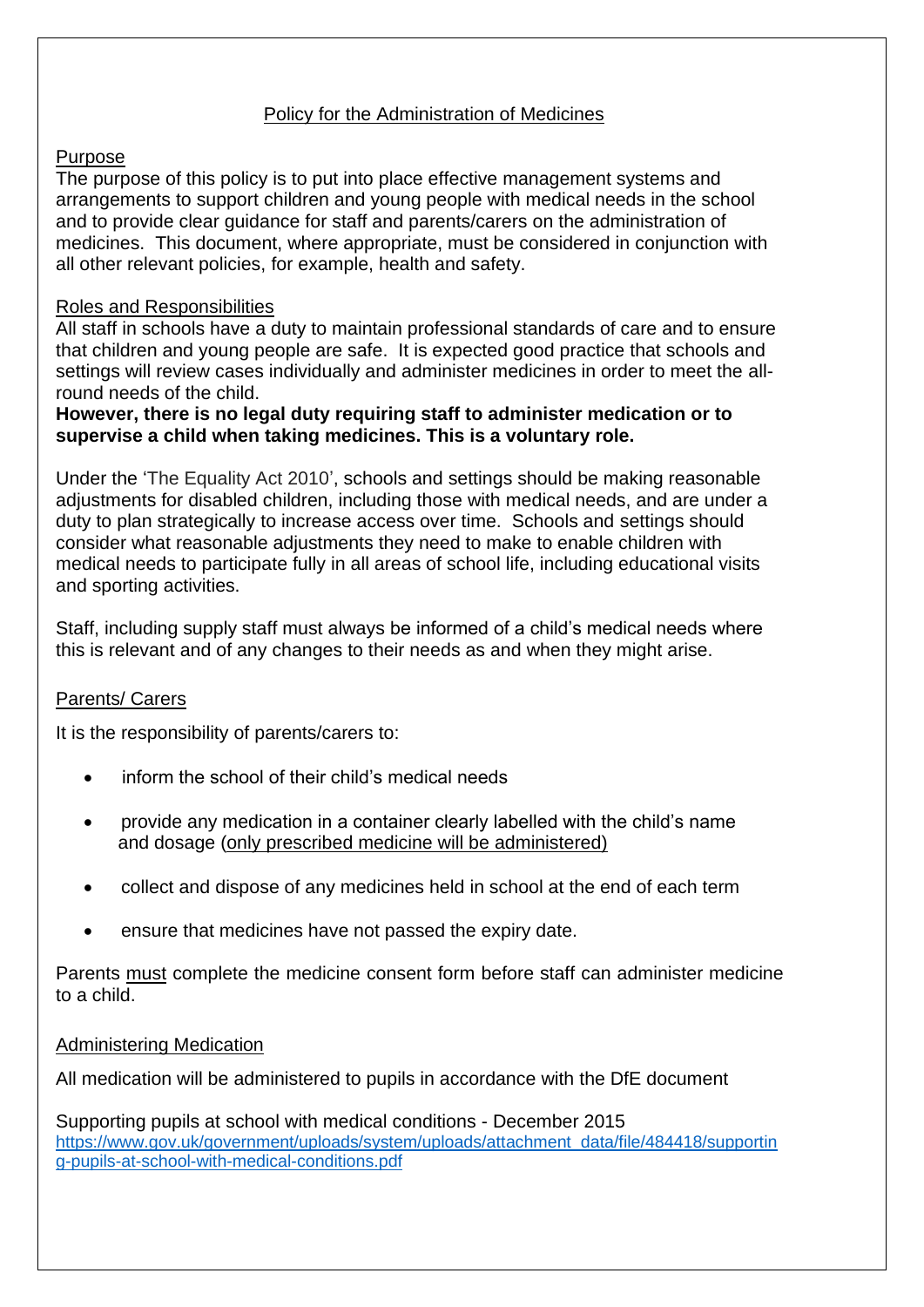Statutory Framework for the Early Years Foundation Stage - March 2017 https://assets.publishing.service.gov.uk/government/uploads/system/uploads/attachment\_data/fil e/596629/EYFS\_STATUTORY\_FRAMEWORK\_2017.pdf Any member of staff, on each occasion, giving medicine to a pupil should check:

- Name of pupil to ensure they have the right patient
- Written instructions provided by the parents/carers or doctor to ensure they are administering the right medication, at the right time and in the right way.
- Prescribed dose (Note: ONLY Child Paracetamol is allowed Infant syrup 120mg (3months to 6years) or Six Plus syrup 250mg (6years to 12years).
- Expiry date.

Parents/carers will be contacted immediately to clear up any discrepancies.

#### Emergency Medication

Pupils suffering from conditions such as asthma or anaphylaxis may have to receive medication, usually in the form of an inhaler or adrenaline pen, during the school day.

Written details of the treatment must be provided by the parent, the medication should be administered where possible by the child under supervision of an adult.

An emergency inhaler is located in the HT office.

Any pupil having an asthma attack during the school day, should be recorded and parents informed immediately.

The emergency services will be called as soon as a pupil shows signs of going into an anaphylaxis shock.

#### **Storage**

All medicine will be kept in a locked cabinet or fridge in the staff room or HT office.

Where pupils need to have access to emergency medication, (Asthma inhalers and adrenaline pens), these will be stored in the classroom.

All medicine must be labelled with the pupil's name.

#### Records

Staff will complete and sign a record sheet each time medication is given to a child and these will be kept in the class medicine file. The sheets will record the following:

- Name of pupil
- Date and time of administration
- Who supervised the administration
- Dosage given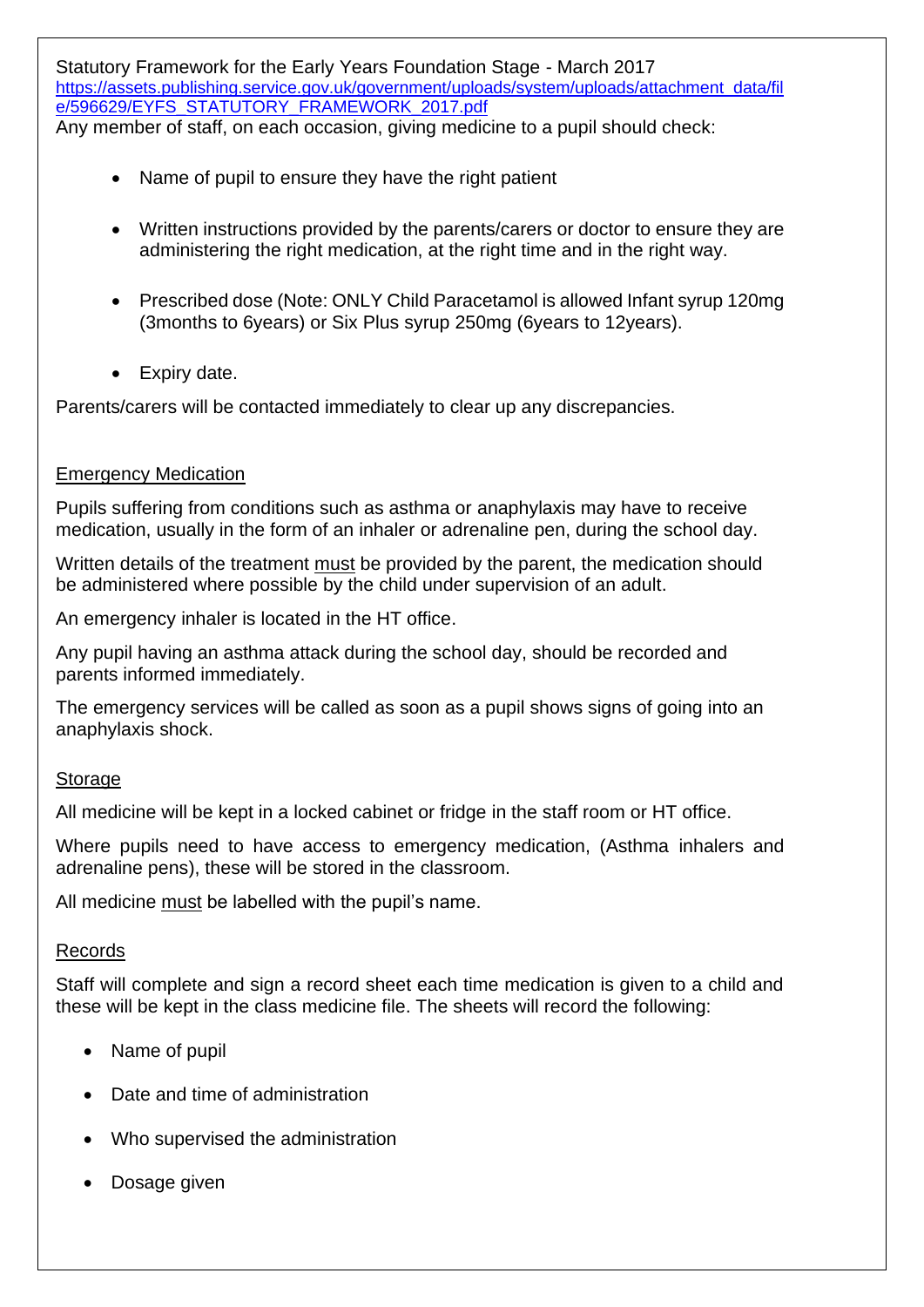#### • Name of medication Refusing to take medication

If a child refuses to take their medication, staff will not force them to do so. Parents/carers

will be informed as soon as possible. Refusal to take medication will be recorded and dated on the child's record sheet. Reasons for refusal to take medications must also be recorded as well as the action then taken by the teacher.

## **Training**

Training and advice will be provided by health professions for staff involved in the administration of medicines. Training for all staff will be provided on a range of medical needs, as and when appropriate.

## Health Care Plan

Where appropriate, a personal Health Care Plan will be drawn up in consultation with the school/setting, parents/carers and health professionals. The Health Care Plan will outline the child's needs and the level of support required in school. Health Care Plans will be reviewed annually.

If a child requires regular prescribed or non-prescribed medication at school, parents are asked to provide consent on their child's Individual Health Care Plan giving the pupil or staff permission to administer medication on a regular basis or for pupils taking a short course of medication.

## School Trips / Residential trips and visits off site

A thorough risk assessment will be undertaken to ensure the safety of all children and staff. No decision about a child with medical needs attending/not attending a school trip will be taken without prior consultation with the parents/carers.

Sufficient essential medicines and appropriate Health Care Plans will be taken and controlled by the member of staff supervising the trip.

## Emergency Procedures

The Headteacher will ensure that all staff are aware of the school's planned emergency procedures in the event of medical needs.

## Carrying Medicines

For safety reasons children are not allowed to carry medication.

All medicines must be handed to the class teacher on entry to the school premises.

## Common Medical Conditions

Asthma - Appendix A

Anaphylactic Shock - Appendix B